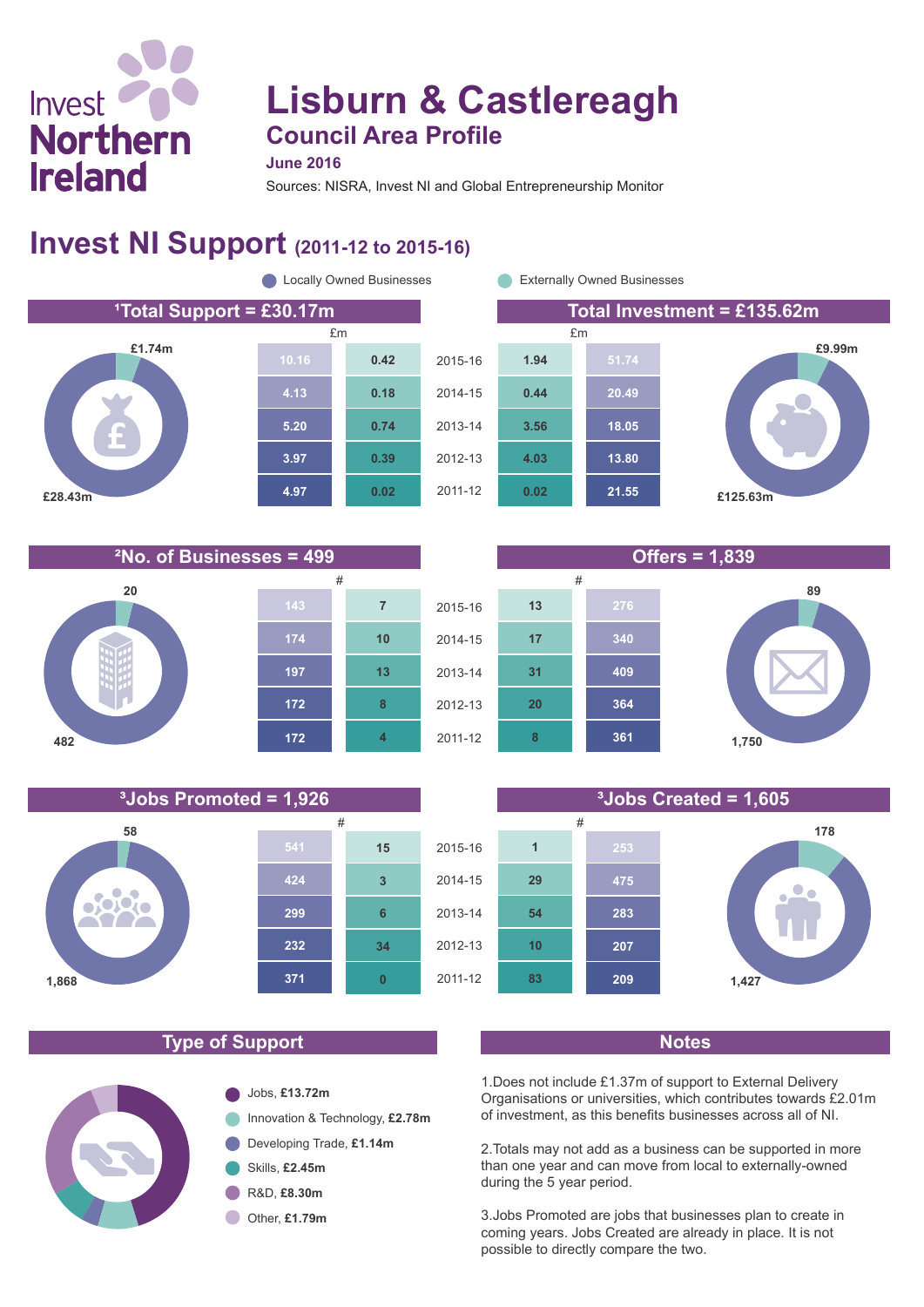## **Statistical Context**

## **Population (2014)**



#### **Labour Market (2014)**



Labour market is composed of Economically Inactive and Economically Active (latter includes those in employment AND those seeking work)



## **Jobs (2013)**



\*These figures do not include the self-employed or agricultural labour

#### **Public/Private Sector Employment**

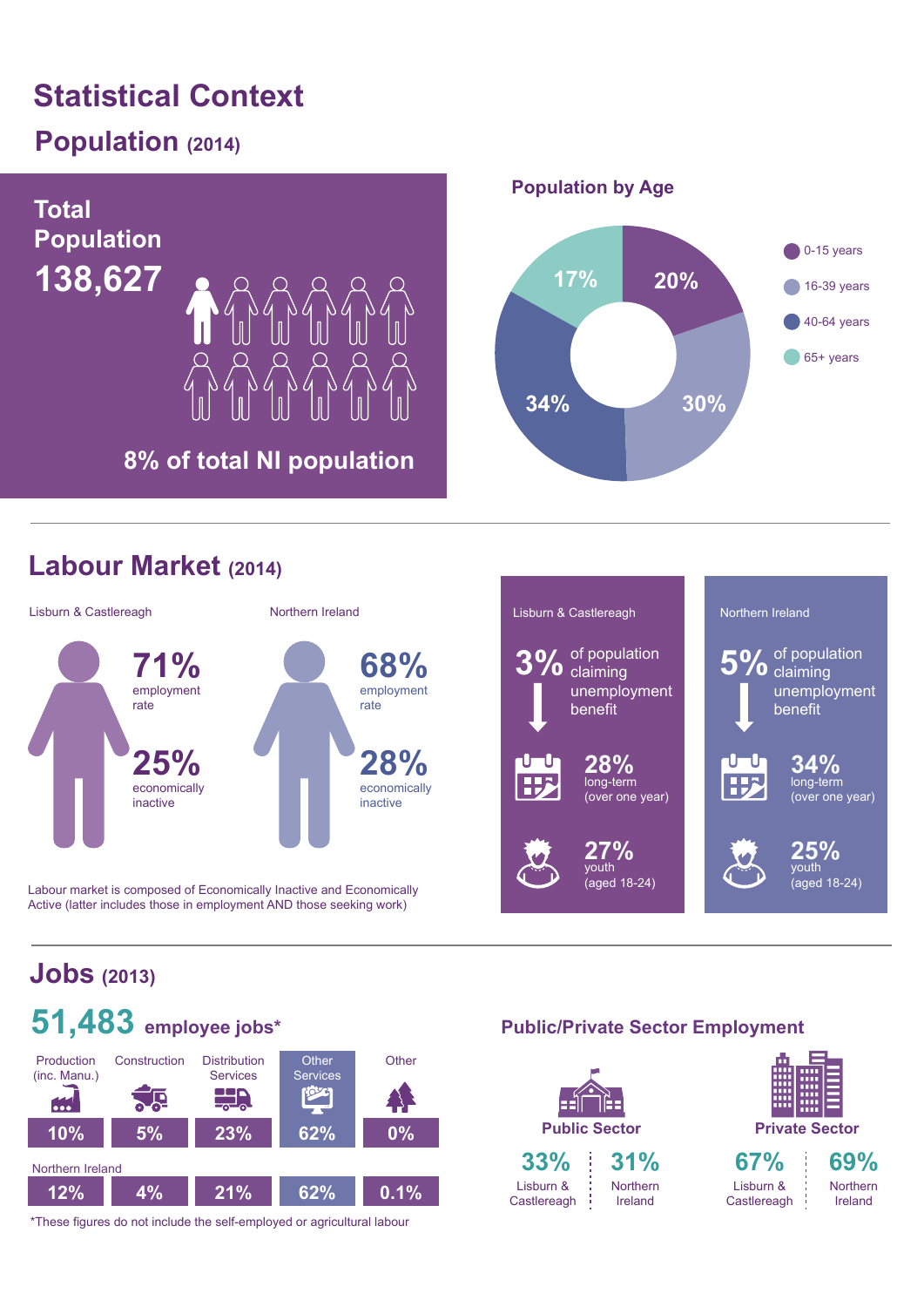

#### **Business Base (2014)**

#### **Number of Registered Businesses**



(This accounts for 6% of all the businesses in Northern Ireland) Sub-totals based on rounded data

#### **Businesses by Size**